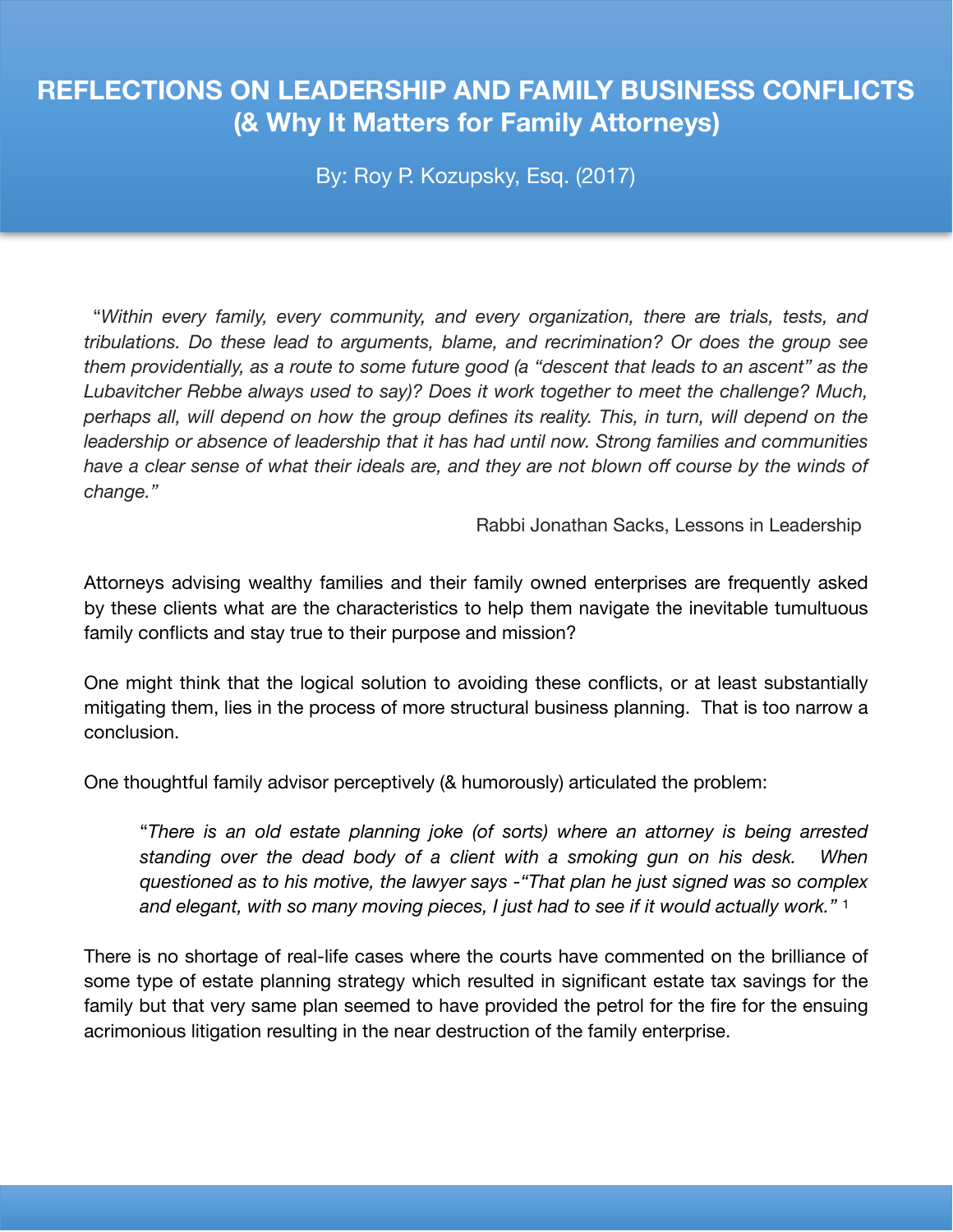Families with diverse business interests are like ships at sea. When the weather is fair and the sea calm, the structural integrity of the ship is not under stress. Vulnerabilities, such as deeply rooted family issues or even leadership succession issues, are either not recognized or ignored under the guise of not being imperative. Unfortunately, human nature being what it is, all things change-including the values and perspectives of different family members which in many cases frequently diverge from tax centric "estate planning" strategies ingrained in the operating business. And when these forces collide the family enters a tempest.

The events could be unexpected and internal, such as the untimely death of a family patriarch or matriarch that provided the "glue" of keeping the family bound together, or external business pressures that materially degrade the ability of the family business to generate sufficient cash flows to satiate the needs of diverse stakeholders in the family enterprise. Today, changes come rapidly, sometimes unexpectedly to all industries, the immunities are none. But, when these changes happens to family enterprises, highly technical tax driven family planning that ignores conflicts of interests between different family members can quickly digress into a perfect storm, endangering the fabric of the family and stress to the entire business enterprise.

### CAUSES

The relatively new multidisciplinary world of advisory services focusing on family owned enterprises, has populated significant research into the area of the root causes of conflicts and the triggering events that are all too often seen by those attorneys and other professionals focused on this area of work.

It certainly should be noted that even the word "conflict" in family owned enterprises can be a misleading term. Some practitioners have noted the positive outcomes of family conflict. "Conflict provides an opportunity to obtain greater understanding of the opposing parties and how they think, act and feel. It gives individuals a chance to demonstrate an acceptance and respect for the unique ways in which others think, act and feel." 2

But conflict left unchecked without help from professionals deeply schooled in understanding this area of work is likely to spiral out of control. And as many professionals have noted, families in business have a hard time openly talking about and analyzing these divisive issueseven when they can negatively impact an operating business. But this aversion to deal early on with these issues is depriving the family (and the business) of its needed oxygen.

In a valuable new book entitled Deconstructing Conflicts – Understanding Family Business, Shared Wealth and Power <sup>3</sup>, the authors frame for us three core reasons for all conflict in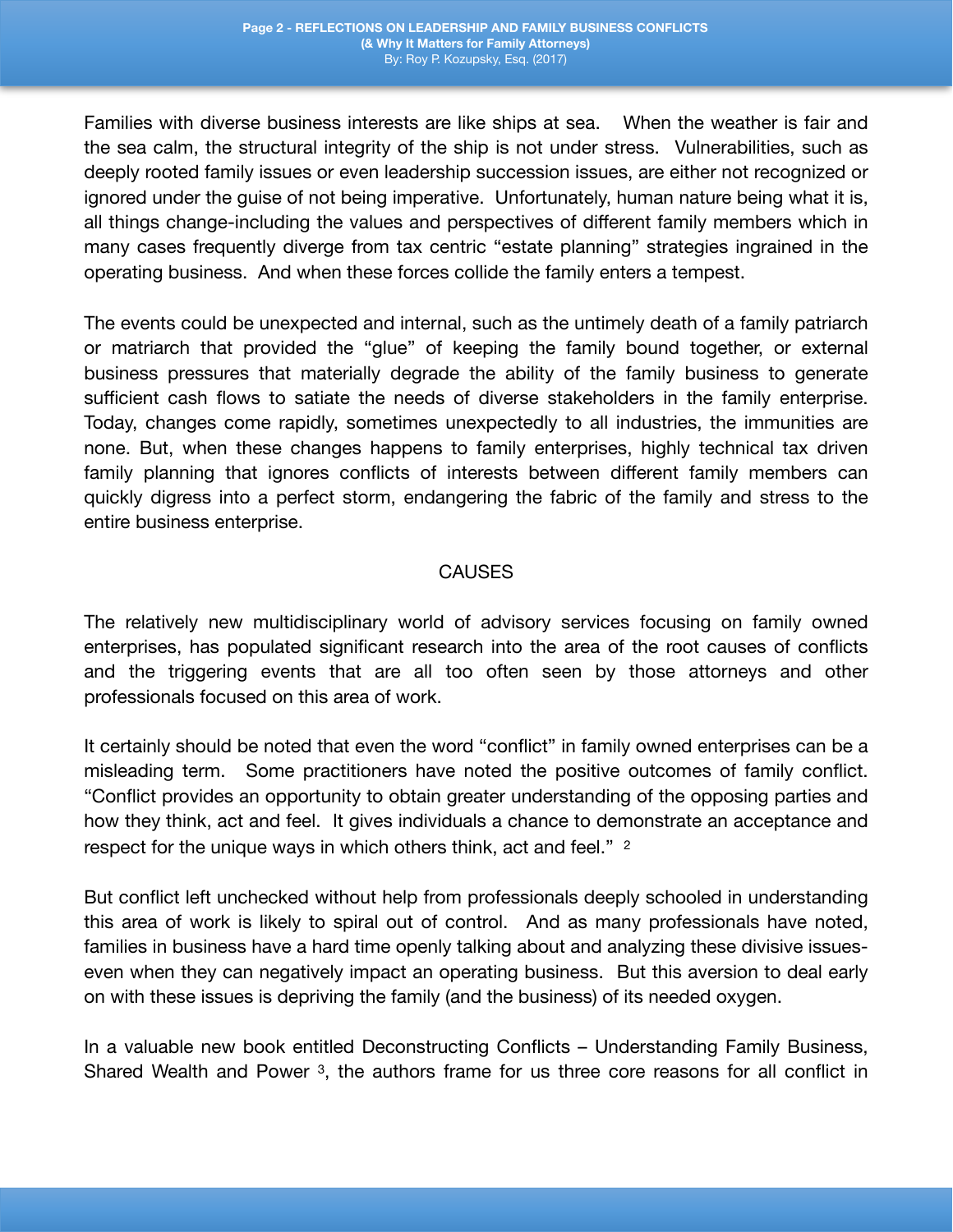business families. While seemingly self-evident to many practitioners, these reasons are: Opposing goals, Incompatible values and Historical Impasse.

Examples are indeed abundant of opposing goals and have no complete inventory, but for many families who share business enterprises some examples include:

- Paying dividends to help lifestyles of non-working family members vs. reinvesting free cash flow for growth,
- Sell the company to monetize all the years of hard earned work vs. retaining of ownership of the enterprise as a means of perpetuating the legacy of those family member(s) who still work in and control the enterprise.

But all of this begs the question of what triggers these conflicts. As noted earlier, many of these "estate plans" seem fine when conceived. My (non-scientific) observations are that hibernating over long periods of time there is a subtle noxious interplay between leadership that can become compromised and highly structured business planning that has the potential to alienate different family members by creating subtle conflicts of interest.

"Conflict is triggered by the exertion of power by one individual or group over another, in a manner that is perceived as without legitimate authority or moral authority, arbitrarily, undeservedly… or humiliating to the target of the power." 4 Conflicts of interest can certainly devalue legitimate authority.

And when conflicts erupt the differences in the attributes of a leader and a trustee's fiduciary duties become apparent. Compromised fiduciaries, once camouflaged by indifference are now targets of anger.

Examples are abundant but usually involve family values that collide, deep conflicts of interest in one key family member having different roles in overseeing the enterprise, preferred and non-transparent compensation systems and deeply rooted family behavior that predates most advisory services.

So, how does this relate to the practice of law and the delivery of services to these business families? How can attorneys be of value to these families when all too often clients either want quick answers or are too impatient to pay for services that are indeed hard to conceptualize arising in the future?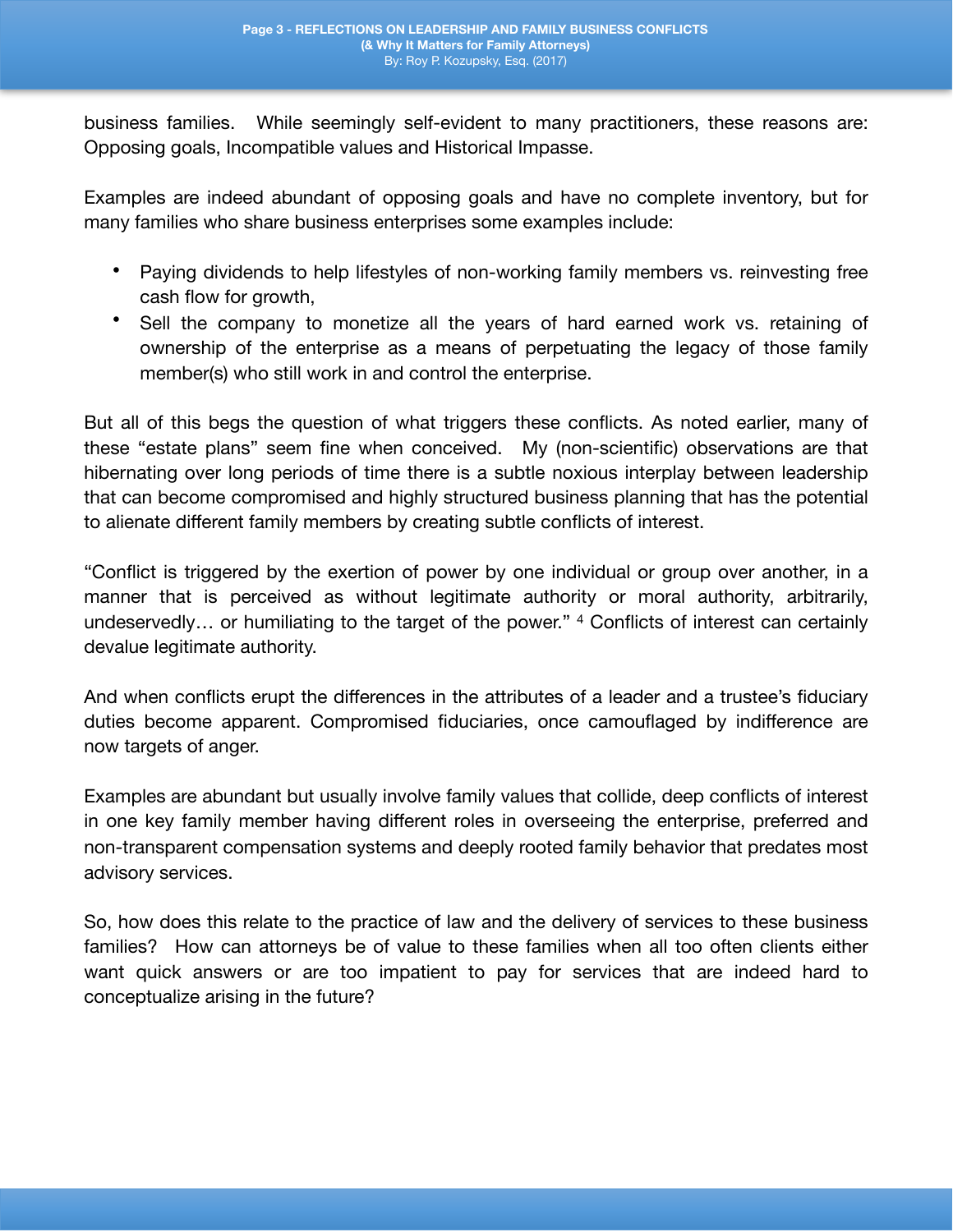## THOUGHTS ABOUT LEADERSHIP

A few short comments about family business leaders. Being a leader is not (or should not) be something anyone inherits-it needs to be earned and not just by hard work-a leader needs to exercise a high level of moral authority, be a keen listener and have humility for their office. Today, leadership based upon primogeniture is rarely of long term benefit to a family.

As Rabbi Sacks has noted: "It is the vision that matters, not the office, the power, the status, or the authority. Leaders are led by their vision of the future, and this is what inspires others." Like a sieve, compromising this office, this moral human compass with conflicted duties, only dilutes one's authority and vision no matter how well intended.

Being a trustee and being a leader of a family enterprise should never be confused as simultaneous duties. There is indeed a fundamental difference between a family choosing the right leader (which is certainly hard enough and which can fill a library with literature) and a non-conflicted fiduciary acting as Trustee for other family members who are stakeholders in the family's enterprise. A family member assuming the twin duties of these two offices (leader & trustee), even under the best of intentions, will likely not work.

Even a quick glance at the famous three circle model below <sup>5</sup> details the complexity of most family enterprises – making it clear to any casual viewer the complexities of managing family enterprises. So, why complicate offices?

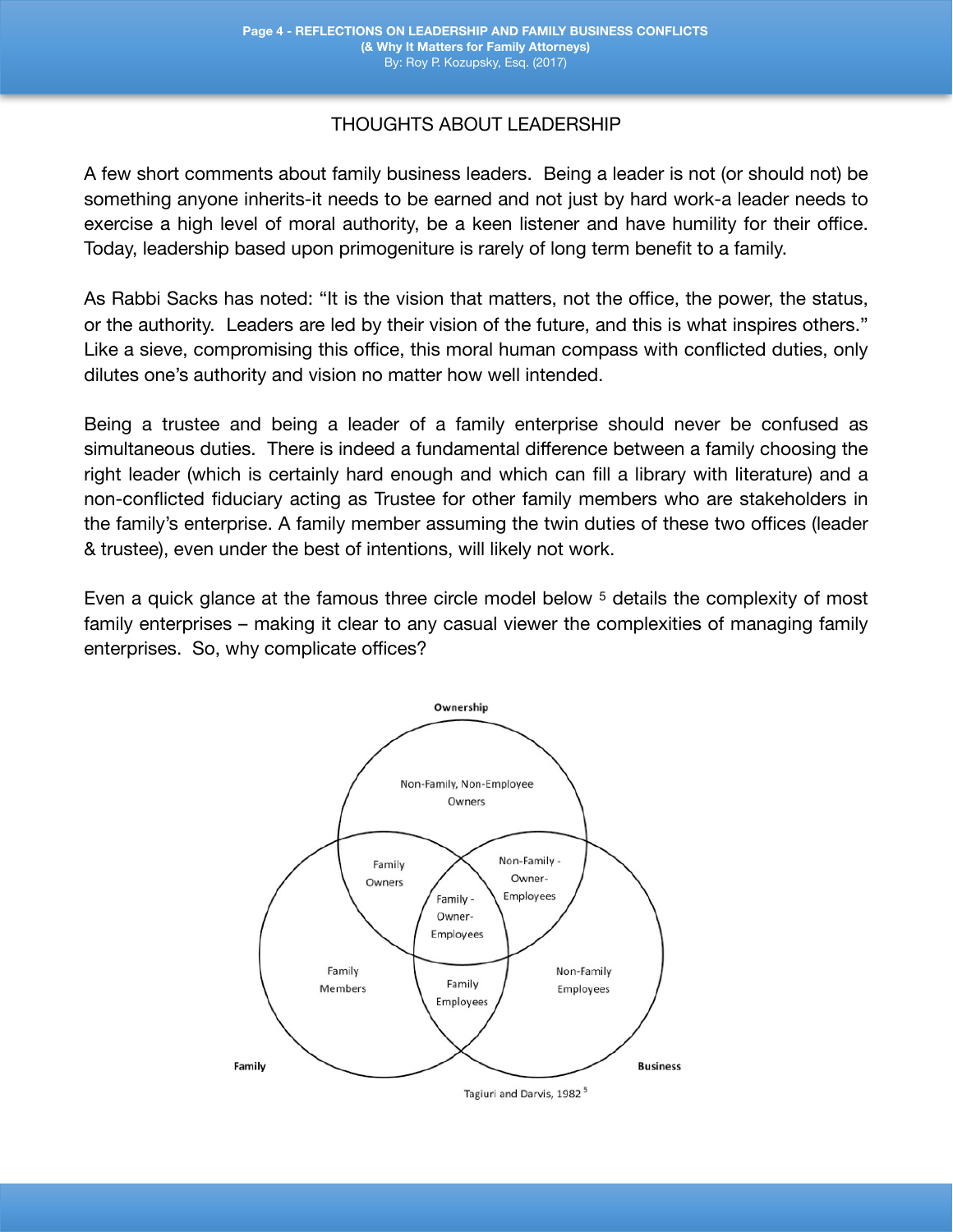#### IN THE CONTEXT OF PLANNING

It is not unusual for the parents of a family enterprise to leave their discounted and non-voting business interests in trusts centrally managed by trustees who all too often lack a deep understanding of the family, business and fiduciary duties. This type of legal planning only exacerbates deeply rooted family behaviors. Unfortunately, all too often this planning fails to account for the fact that some family members are getting disenfranchised and have no voice in the vision of the company, and have few, if any, clearly defined exit strategies to monetize the value of a gift or inheritance.

But in this author's opinion not carefully thinking this through, not building into the family business a set of checks and balances is like walking on thin ice in an April thaw-go too far out in time and there will likely be severe fractures in values and expectations of different family members ultimately culminating in the family falling into the great morass of frigid water. One just never knows when these fractures occur, but poor governance systems deeply rooted concentric only tax planning are one of these fracture points.

Without a system of checks and balances, the appointment of a director or other key officer as trustee of a trust that owns a family business can easily compromise the general fiduciary duties of loyalty and impartiality that any trustee owes to its beneficiaries. Officers and directors often have very different viewpoints about what is best for the family enterprise. Thus, it is not hard to imagine a situation arising where some family members might feel alienated and estranged when they are disenfranchised from the decision-making process. They inherited their status due to, in this example, estate planning ideas that were good for tax mitigation- i.e. creating business interests that have no voice or control in the business. While it is often noted that not all conflicts are conflicts of interests in the legal sense, preventing the interested family member or board member from serving as a trustee, diligence must remain high to carefully plan with key professional advisors the structures of governance that remain transparent and elastic over extended periods of time. These are systems where values are aligned in the family and where the checks and balances of governance are ingrained in the family's ethos.

Navigation through family conflict usually requires a leader with a keen and sincere sense of listening to other family members and who has no ingrained conflicts of interest.

Some might say that there is even a simple example to emulate-In the United States our three branches of government, Executive, judiciary and legislature, are there for a reason.